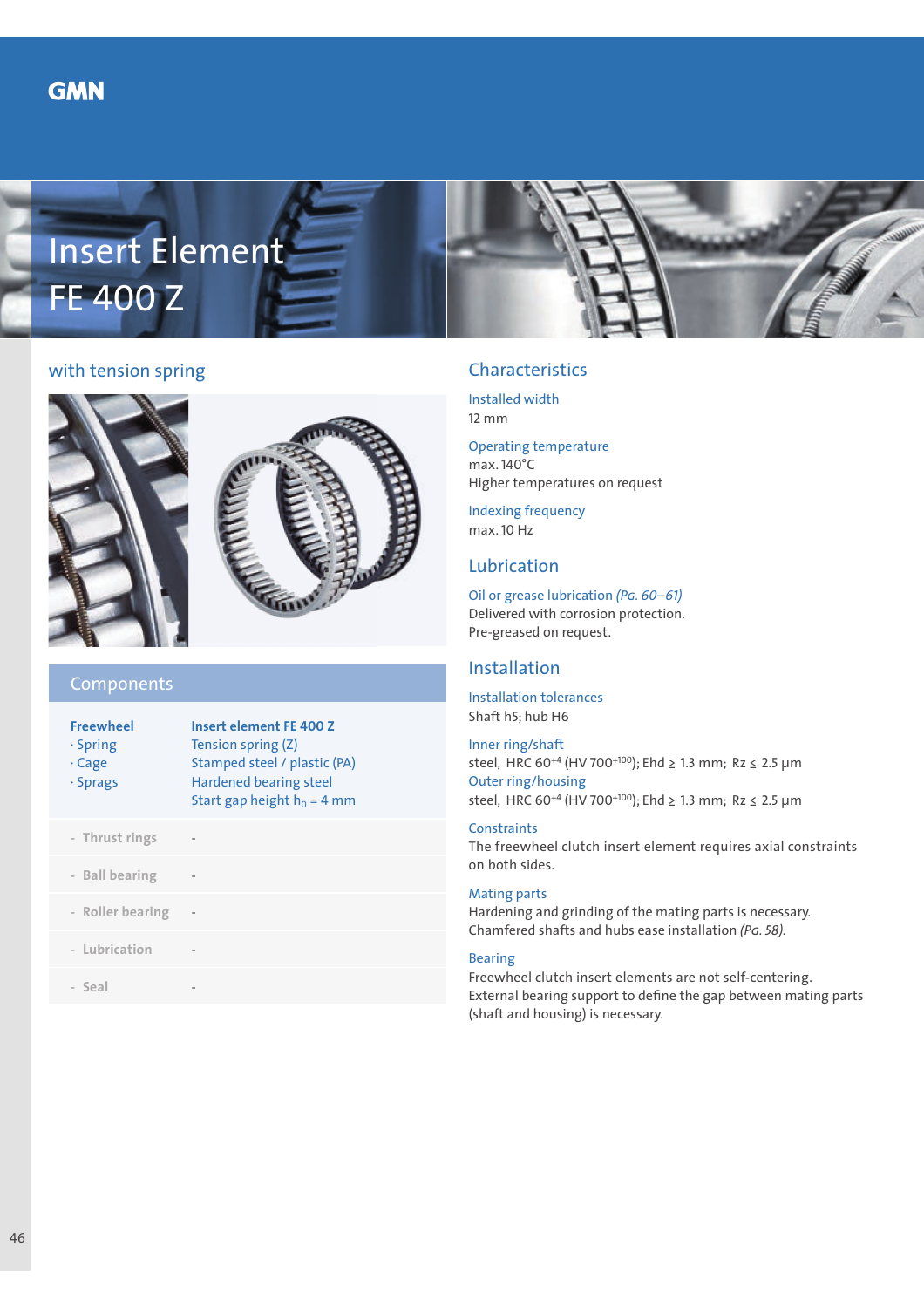





### **Drawing legend**

- d = inner diameter
- D = outer diameter
- $W = width$
- $T = torque$
- $n =$  rotation speed

| <b>Designation</b> | d<br>[mm] | D<br>[mm] | В<br>[mm] | $\mathsf{I}_{\mathsf{nom}}$<br>[Nm] | $n_{max}$<br>[rpm] | Weight<br>[kg] | Item no. |
|--------------------|-----------|-----------|-----------|-------------------------------------|--------------------|----------------|----------|
| <b>FE 412 Z</b>    | 4         | 12        | 12        | 4                                   | 27,000             | 0.003          | 300393   |
| <b>FE 416 Z</b>    | 8         | 16        | 12        | 16                                  | 19,200             | 0.006          | 300400   |
| <b>FE 420 Z</b>    | 12        | 20        | 12        | 35                                  | 12,500             | 0.007          | 306041   |
| <b>FE 422 Z</b>    | 14        | 22        | 12        | 53                                  | 10,100             | 0.008          | 300405   |
| <b>FE 423 Z</b>    | 15        | 23        | 12        | 62                                  | 9,200              | 0.009          | 300411   |
| <b>FE 425 Z</b>    | 17        | 25        | 12        | 72                                  | 8,100              | 0.011          | 300415   |
| <b>FE 427 Z</b>    | 19        | 27        | 12        | 83                                  | 7,400              | 0.013          | 300422   |
| <b>FE 428 Z</b>    | 20        | 28        | 12        | 93                                  | 7,500              | 0.013          | 300430   |
| <b>FE 430 Z</b>    | 22        | 30        | 12        | 107                                 | 6,300              | 0.014          | 300435   |
| <b>FE 432 Z</b>    | 24        | 32        | 12        | 117                                 | 5,900              | 0.016          | 300439   |
| <b>FE 433 Z</b>    | 25        | 33        | 12        | 128                                 | 6,000              | 0.016          | 300445   |
| FE 435 Z           | 27        | 35        | 12        | 143                                 | 5,100              | 0.017          | 300448   |
| <b>FE 437 Z</b>    | 29        | 37        | 12        | 154                                 | 4,800              | 0.018          | 300455   |
| FE 438 Z           | 30        | 38        | 12        | 166                                 | 4,900              | 0.019          | 300460   |
| <b>FE 442 Z</b>    | 34        | 42        | 12        | 198                                 | 4,400              | 0.018          | 300463   |
| FE 443 Z           | 35        | 43        | 12        | 207                                 | 4,300              | 0.022          | 300469   |
| <b>FE 448 Z</b>    | 40        | 48        | 12        | 248                                 | 4,200              | 0.024          | 300478   |
| FE 453 Z           | 45        | 53        | 12        | 293                                 | 3,400              | 0.022          | 300482   |
| FE 455 Z           | 47        | 55        | 12        | 313                                 | 3,300              | 0.026          | 300487   |
| <b>FE 458 Z</b>    | 50        | 58        | 12        | 344                                 | 3,100              | 0.029          | 300489   |
| FE 459 Z           | 51        | 59        | 12        | 353                                 | 3,000              | 0.030          | 300494   |
| FE 463 Z           | 55        | 63        | 12        | 393                                 | 2,900              | 0.032          | 300497   |
| <b>FE 468 Z</b>    | 60        | 68        | 12        | 444                                 | 2,700              | 0.034          | 300501   |
| <b>FE 470 Z</b>    | 62        | 70        | 12        | 465                                 | 2,600              | 0.035          | 300505   |
| <b>FE 473 Z</b>    | 65        | 73        | 12        | 495                                 | 2,500              | 0.037          | 300508   |
| <b>FE 478 Z</b>    | 70        | 78        | 12        | 548                                 | 2,600              | 0.039          | 300511   |
| <b>FE 488 Z</b>    | 80        | 88        | 12        | 657                                 | 2,100              | 0.045          | 300514   |
| <b>FE 508 Z</b>    | 100       | 108       | 12        | 889                                 | 1,700              | 0.055          | 300519   |
| <b>FE 528 Z</b>    | 120       | 128       | 12        | 1,127                               | 1,300              | 0.066          | 300522   |
| <b>FE 648 Z</b>    | 240       | 248       | 12        | 2,673                               | 800                | 0.131          | 300524   |

The specified nominal torque is based on sufficient stiffness of mating parts *(Pg. 22)*. Rotation speed n = insert element's inherent speed *(Pg. 57)*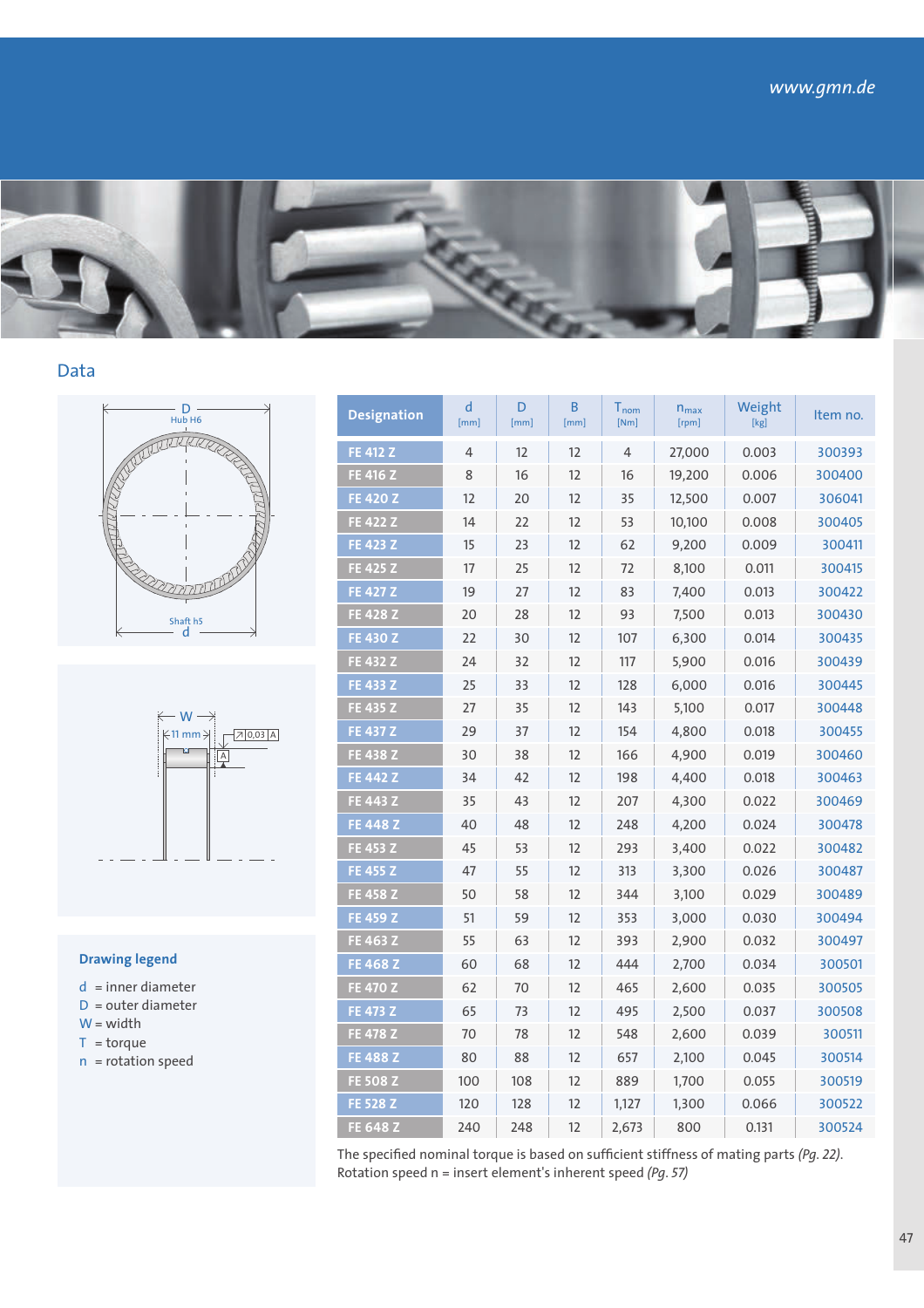



# with meander spring



### Components

| <b>Freewheel</b><br>$\cdot$ Spring<br>$\cdot$ Cage<br>· Sprags | <b>Insert element FE 400 M</b><br>Meander spring (M)<br><b>Stamped steel</b><br><b>Hardened bearing steel</b><br>Start gap height $h_0 = 4$ mm |
|----------------------------------------------------------------|------------------------------------------------------------------------------------------------------------------------------------------------|
| - Thrust rings                                                 |                                                                                                                                                |
| - Ball bearing                                                 |                                                                                                                                                |
| - Roller bearing                                               |                                                                                                                                                |
| - Lubrication                                                  |                                                                                                                                                |
| - Seal                                                         |                                                                                                                                                |

# Characteristics

Installed width 12 mm

Operating temperature max. 170°C

Indexing frequency max. 60 Hz

# Lubrication

Oil or grease lubrication *(Pg. 60–61)* Delivered with corrosion protection. Pre-greased on request.

## Installation

Installation tolerances Shaft h5; hub H6

Inner ring/shaft steel, HRC 60+4 (HV 700+100); Ehd ≥ 1.3 mm; Rz ≤ 2.5 µm Outer ring/housing steel, HRC 60+4 (HV 700+100); Ehd ≥ 1.3 mm; Rz ≤ 2.5 µm

### **Constraints**

The freewheel clutch insert element requires axial constraints on both sides.

### Mating parts

Hardening and grinding of the mating parts is necessary. Chamfered shafts and hubs ease installation *(Pg. 58).*

#### Bearing

Freewheel clutch insert elements are not self-centering. External bearing support to define the gap between mating parts (Shaft and housing) is necessary.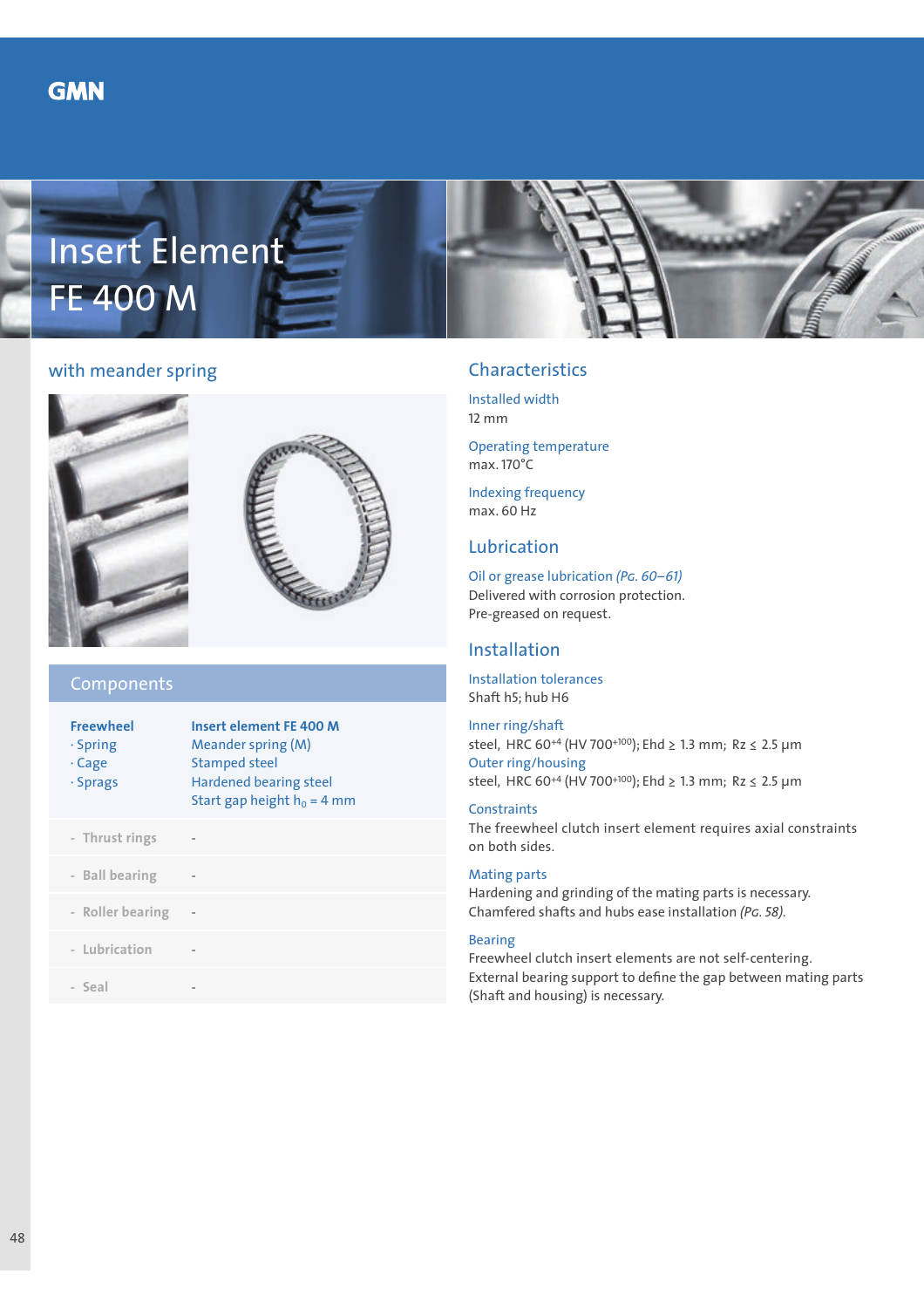





### **Drawing legend**

- d = inner diameter
- D = outer diameter
- $W = width$
- $T = torque$
- n = rotation speed

| <b>Designation</b> | d<br>[mm] | D<br>[mm] | W<br>[mm] | $T_{nom}$<br>[Nm] | $n_{max}$<br>[rpm] | Weight<br>[kg] | Item no. |
|--------------------|-----------|-----------|-----------|-------------------|--------------------|----------------|----------|
| <b>FE 422 M</b>    | 14        | 22        | 12        | 59                | 10,100             | 0.011          | 300404   |
| <b>FE 423 M</b>    | 15        | 23        | 12        | 66                | 9,200              | 0.012          | 300409   |
| <b>FE 425 M</b>    | 17        | 25        | 12        | 79                | 8,100              | 0.013          | 300414   |
| <b>FE 427 M</b>    | 19        | 27        | 12        | 92                | 7,400              | 0.014          | 300421   |
| <b>FE 428 M</b>    | 20        | 28        | 12        | 99                | 7,500              | 0.014          | 300428   |
| <b>FE 430 M</b>    | 22        | 30        | 12        | 114               | 6,300              | 0.016          | 300434   |
| <b>FE 432 M</b>    | 24        | 32        | 12        | 128               | 5,900              | 0.016          | 300438   |
| <b>FE 433 M</b>    | 25        | 33        | 12        | 140               | 6,000              | 0.017          | 300444   |
| <b>FE 435 M</b>    | 27        | 35        | 12        | 153               | 5,100              | 0.018          | 300447   |
| <b>FE 437 M</b>    | 29        | 37        | 12        | 169               | 4,800              | 0.019          | 300451   |
| <b>FE 438 M</b>    | 30        | 38        | 12        | 178               | 4,900              | 0.020          | 300459   |
| <b>FE 442 M</b>    | 34        | 42        | 12        | 213               | 4,200              | 0.022          | 300462   |
| <b>FE 443 M</b>    | 35        | 43        | 12        | 224               | 4,300              | 0.023          | 300468   |
| <b>FE 448 M</b>    | 40        | 48        | 12        | 271               | 4,300              | 0.025          | 300473   |
| FE 453 M           | 45        | 53        | 12        | 321               | 3,400              | 0.028          | 300481   |
| <b>FE 458 M</b>    | 50        | 58        | 12        | 372               | 3,400              | 0.031          | 300488   |
| <b>FE 459 M</b>    | 51        | 59        | 12        | 381               | 3,000              | 0.032          | 300492   |
| FE 463 M           | 55        | 63        | 12        | 426               | 2,900              | 0.035          | 300495   |
| <b>FE 468 M</b>    | 60        | 68        | 12        | 481               | 2,700              | 0.036          | 300500   |
| <b>FE 470 M</b>    | 62        | 70        | 12        | 505               | 2,600              | 0.037          | 300503   |
| <b>FE 473 M</b>    | 65        | 73        | 12        | 538               | 2,500              | 0.040          | 300506   |
| <b>FE 478 M</b>    | 70        | 78        | 12        | 596               | 2,600              | 0.043          | 300510   |
| <b>FE 488 M</b>    | 80        | 88        | 12        | 715               | 2,100              | 0.048          | 300515   |

The specified nominal torque is based on sufficient stiffness of mating parts. *(Pg. 22)*  Rotation speed n = insert element's inherent speed *(Pg. 57)*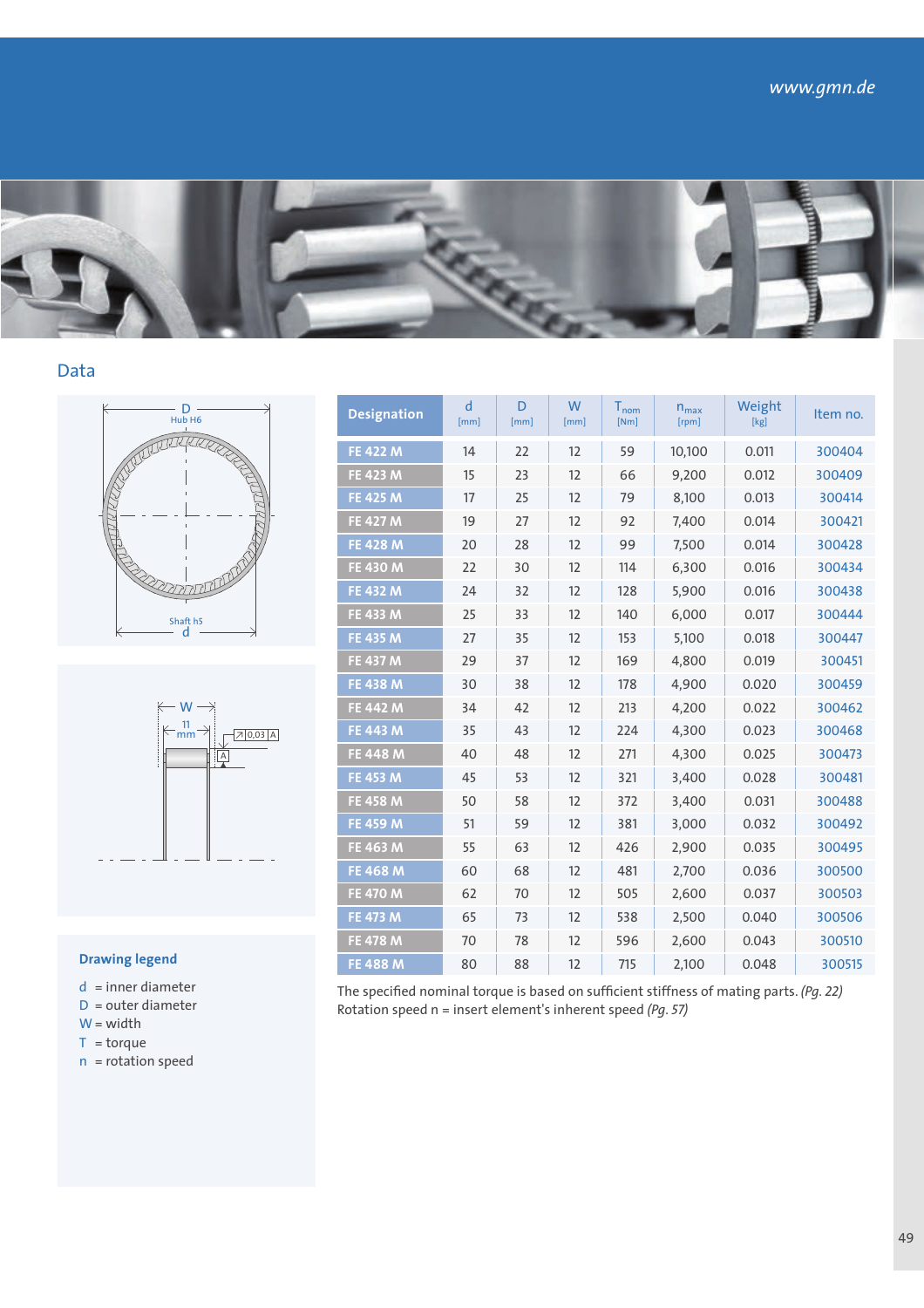



# in narrow design with tension spring





### Components

| <b>Insert element FE 400 Z2</b><br>Tension spring (Z)<br>Stamped steel / plastic (PA)<br><b>Hardened bearing steel</b><br>Start gap height $h_0 = 4$ mm |
|---------------------------------------------------------------------------------------------------------------------------------------------------------|
|                                                                                                                                                         |
|                                                                                                                                                         |
|                                                                                                                                                         |
|                                                                                                                                                         |
|                                                                                                                                                         |
|                                                                                                                                                         |

# Characteristics

Installed width 7 mm

Operating temperature max. 140°C higher temperatures on request

Indexing frequency max. 10 Hz

## Lubrication

Oil or grease lubrication *(Pg. 60–61)* Delivered with corrosion protection. Pre-greased on request.

## Installation

Installation tolerances Shaft h5; hub H6

Inner ring/shaft steel, HRC 60+4 (HV 700+100); Ehd ≥ 1.3 mm; Rz ≤ 2.5 µm Outer ring/housing steel, HRC 60+4 (HV 700+100); Ehd ≥ 1.3 mm; Rz ≤ 2.5 µm

### **Constraints**

The freewheel clutch insert element requires axial constraints on both sides.

#### Mating parts

Hardening and grinding of the mating parts is necessary. Chamfered shafts and hubs ease installation *(Pg. 58).*

#### Bearing

Freewheel clutch insert elements are not self-centering. External bearing support to define the gap between mating parts (Shaft and housing) is necessary.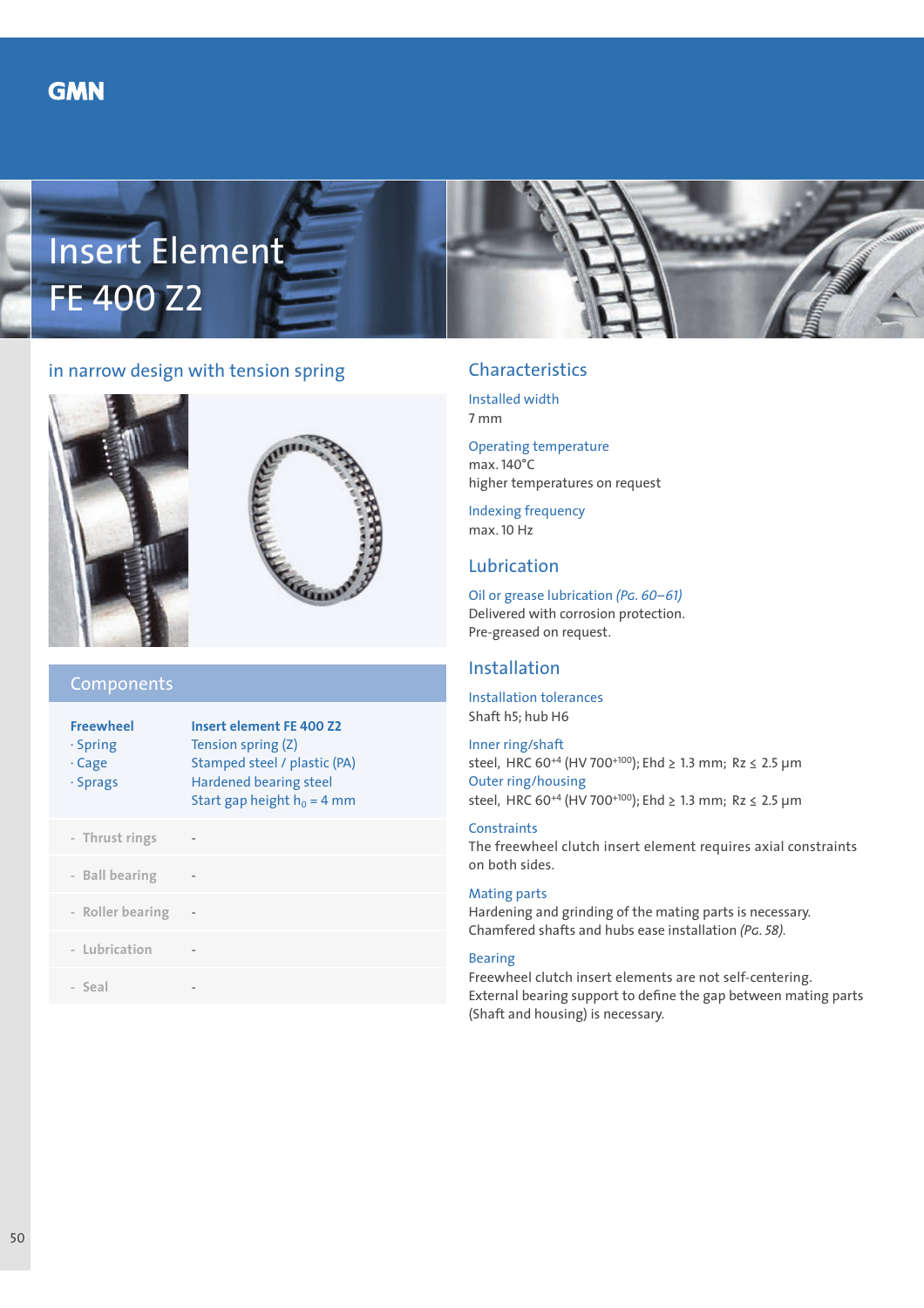





| <b>Designation</b> | d<br>[mm]      | D<br>[mm] | W<br>[mm]      | $T_{nom}$<br>[Nm] | $n_{max}$<br>[rpm] | Weight<br>[kg] | Item no. |
|--------------------|----------------|-----------|----------------|-------------------|--------------------|----------------|----------|
| FE 410 Z2          | $\overline{2}$ | 10        | $\overline{7}$ | 0,6               | 52,600             | 0.001          | 300390   |
| FE 412 Z2          | $\overline{4}$ | 12        | $\overline{7}$ | 2,5               | 40,900             | 0.002          | 300394   |
| FE 413 Z2          | 5              | 13        | $\overline{7}$ | $\overline{4}$    | 34,900             | 0.003          | 300395   |
| FE 414 Z2          | 6              | 14        | $\overline{7}$ | 6                 | 31,200             | 0.003          | 300396   |
| FE 416 Z2          | 8              | 16        | $\overline{7}$ | 10                | 27,200             | 0.004          | 300399   |
| <b>FE 418 Z2</b>   | 10             | 18        | $\overline{7}$ | 16                | 18,900             | 0.005          | 300401   |
| FE 422 Z2          | 14             | 22        | $\overline{7}$ | 30                | 13,200             | 0.006          | 300406   |
| FE 423 Z2          | 15             | 23        | $\overline{7}$ | 40                | 13,200             | 0.006          | 300410   |
| FE 425 Z2          | 17             | 25        | $\overline{7}$ | 43                | 10,600             | 0.007          | 300416   |
| FE 428 Z2          | 20             | 28        | $\overline{7}$ | 55                | 9,700              | 0.008          | 300431   |
| FE 433 Z2          | 25             | 33        | $\overline{7}$ | 78                | 7,700              | 0.010          | 300446   |
| FE 437 Z2          | 29             | 37        | $\overline{7}$ | 97                | 6,100              | 0.011          | 300457   |
| FE 438 Z2          | 30             | 38        | $\overline{7}$ | 105               | 6,400              | 0.011          | 300461   |
| FE 442 Z2          | 34             | 42        | $\overline{7}$ | 125               | 5,400              | 0.012          | 300465   |
| FE 443 Z2          | 35             | 43        | $\overline{7}$ | 131               | 5,600              | 0.013          | 300472   |
| FE 448 Z2          | 40             | 48        | $\overline{7}$ | 156               | 5,500              | 0.014          | 300477   |
| FE 453 Z2          | 45             | 53        | $\overline{7}$ | 185               | 4,400              | 0.016          | 300484   |
| FE 458 Z2          | 50             | 58        | $\overline{7}$ | 216               | 4,400              | 0.017          | 300490   |
| FE 463 Z2          | 55             | 63        | $\overline{7}$ | 246               | 3,700              | 0.019          | 300498   |
| FE 468 Z2          | 60             | 68        | $\overline{7}$ | 277               | 3,500              | 0.020          | 300502   |

The specified nominal torque is based on sufficient stiffness of mating parts. *(Pg. 22)*  Rotation speed n = insert element's inherent speed *(Pg. 57)*

### **Drawing legend**

- d = inner diameter
- D = outer diameter
- $W = width$
- $T = torque$
- $n =$  rotation speed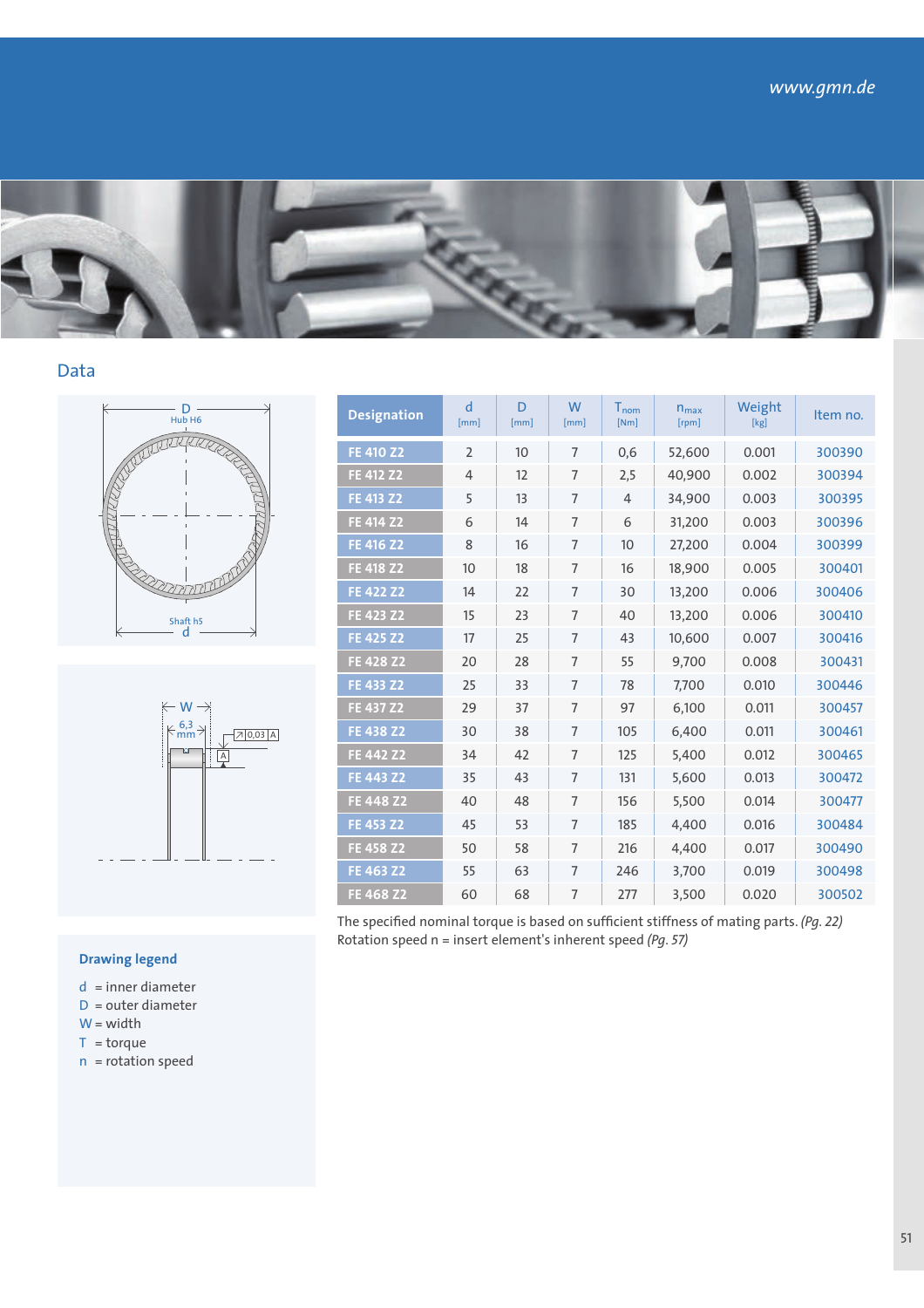



# with tension spring





### Components

| <b>Freewheel</b><br>$\cdot$ Spring<br>$\cdot$ Cage<br>$\cdot$ Sprags | Insert element FE 8000 Z<br>Tension spring (Z)<br>Stamped steel / drawn steel<br><b>Hardened bearing steel</b><br>Start gap height $h_0$ = 8.33 mm |
|----------------------------------------------------------------------|----------------------------------------------------------------------------------------------------------------------------------------------------|
| - Thrust rings                                                       |                                                                                                                                                    |
| - Ball bearing                                                       |                                                                                                                                                    |
| - Roller bearing                                                     |                                                                                                                                                    |
| - Lubrication                                                        |                                                                                                                                                    |
| - Seal                                                               |                                                                                                                                                    |
|                                                                      |                                                                                                                                                    |

# Characteristics

**Width** 16 / 19 / 25 mm

Operating temperature max. 170°C

Indexing frequency max. 5 Hz

## Lubrication

Oil or grease lubrication *(Pg. 60–61)* Delivered with corrosion protection. Pre-greased on request.

## Installation

Installation tolerances Shaft h6; hub H6

Inner ring/shaft steel, HRC 60+4 (HV 700+100); Ehd ≥ 1.3 mm; Rz ≤ 2.5 µm Outer ring/housing steel, HRC 60+4 (HV 700+100); Ehd ≥ 1.3 mm; Rz ≤ 2.5 µm

#### **Constraints**

The freewheel clutch insert element requires axial constraints on both sides.

### Connecting parts

Hardening and grinding of the mating parts is necessary. Chamfered shafts and hubs ease installation *(Pg. 58).*

#### Bearing

Freewheel clutch insert elements are not self-centering. External bearing support to define the gap between mating parts (Shaft and housing) is necessary.